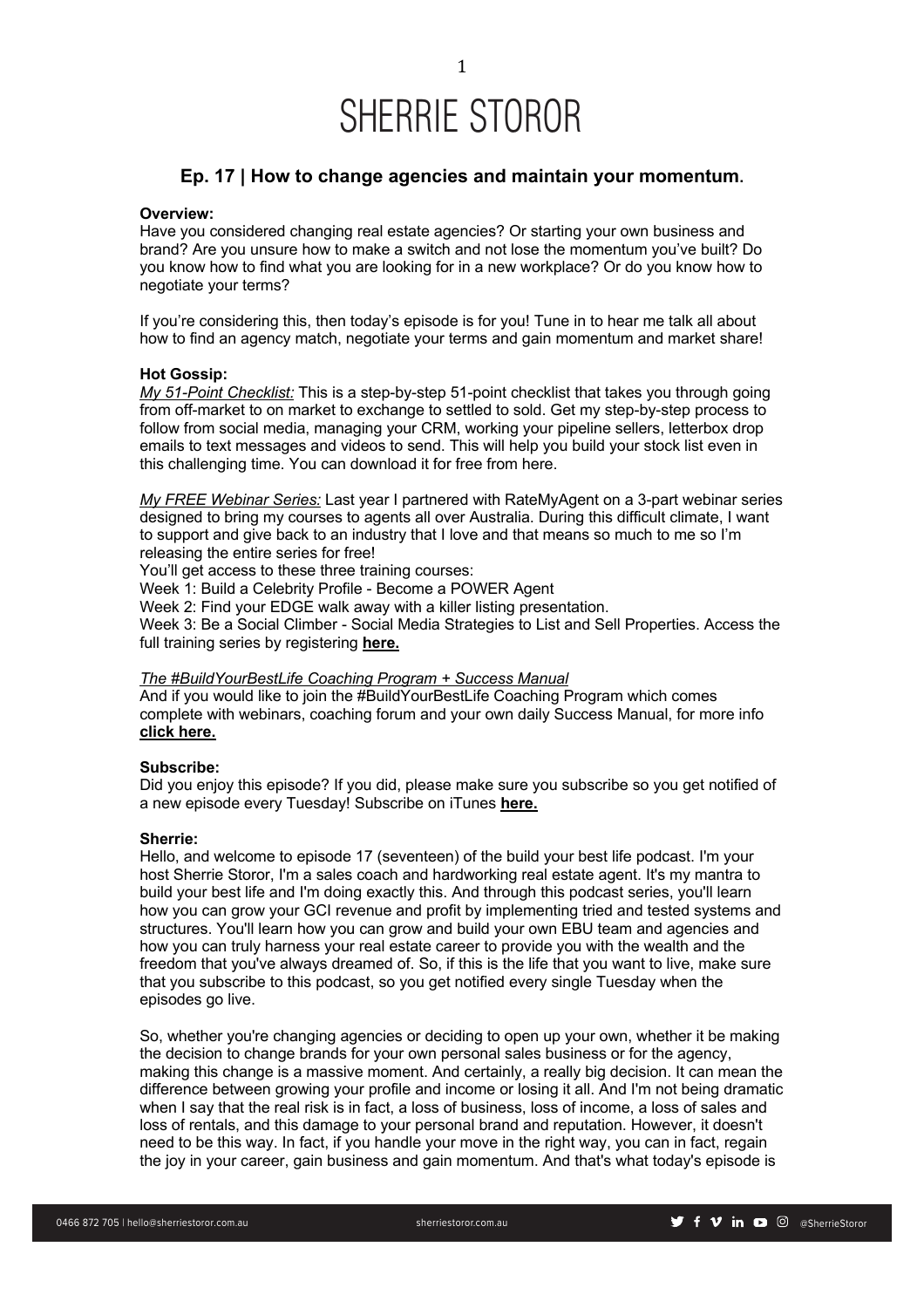# SHERRIE STOROR

all about how to move your business, how to change agencies and do it in a way that gains momentum. Often when I begin working with an agent or a principal, they are looking to create some element of change in their lives and in their businesses. Sometimes they need a coach to help them with the process of opening their own agency.

Sometimes they believe that changing this agency or business that they work for, they believe that this will actually make a difference, but the way that I see it, the agency is purely a vehicle and a platform for your personal sales business. Success and growth will always come from within. I encourage you to see it for what it is and use what the agency provides as a springboard to build your own sales team and business, look externally for your own sales training, and mentoring, and anything that your agency or franchise provides, see that as an added bonus. But look, if you are seriously looking to make a move, my advice is to assess whether or not a change would in fact be the right move for you. Agents move for all different reasons. You know, whether they be higher commission, better management, better coaching and training, more support, or because they have outgrown their current work environment.

But sometimes it's also the company culture or a toxic work environment, real estate agents are emotional beings. And I often see an agent let their emotions get in the way of doing business. Sometimes growing through a negative experience or work environment can not only lead to massive personal and professional growth, but in time you may again begin to enjoy the agency environment. It is important to detach yourself from these emotions and make a decision that is best for you and your business that will see you come out on top in the long term. Remember we are playing an infinite game here, a long-term game where the objective is profitable success and career longevity. So, before making your move, I would suggest investigating as many viable options as possible, including staying at your current agency, your franchise and renegotiating your current contract. Investigate the options that you would not even fathom taking advantage of because you never know you could be pleasantly surprised, but truthfully, my reasoning behind this is to fully understand your work in the industry and what commission rates, and financial offerings are available in your marketplace. And more specifically, directly to you.

Because we need to understand your value and how you can help your potential agency. Essentially, we need to understand whether or not they need you or whether we need them. Will you be a linchpin in the growth and the revenue of their business? Are you a thought leader or just another salesperson in their team? Because if you have built your profile and if you are writing substantial gross commissioning income or GCI, the reality is that you and your team will be worth more. It is only after understanding all of your options that you are then truly able to determine your net worth and what you could personally negotiate with your agency of choice. And a word of warning here, you should not choose an agency purely based on the commission rate that they offer. The support structure in management and marketing and administration can mean the difference in writing more business and not.

And If you understand that there's very little support in these areas to level up and continue growing, you will most likely need to hire outside professionals. Whether they be Virtual Assistants, Personal Assistants, Coaches and Mentors. Running a real estate business, it is expensive and after running costs, principals don't always have the funds or see the value in investing in quality support and training. You may also need to retain digital agencies, content, creators, and PR agencies, not only to build your own profile and market your services, but also to advertise your properties in today's digital world. So, after sitting down and assessing your options in staying or moving to another agency and which one would be best, and which option would be most viable, can you then make the best decision? And my advice is no matter what, choose a winning team. One that already has results in developing people and businesses, has exceptional marketing and understands the craft of selling real estate. And how to make this a personal, and heartfelt, yet profitable business.

Talk to current and previous team members and get a real feel for the culture and the success of the business. You want to ensure that the agency is a match for you and your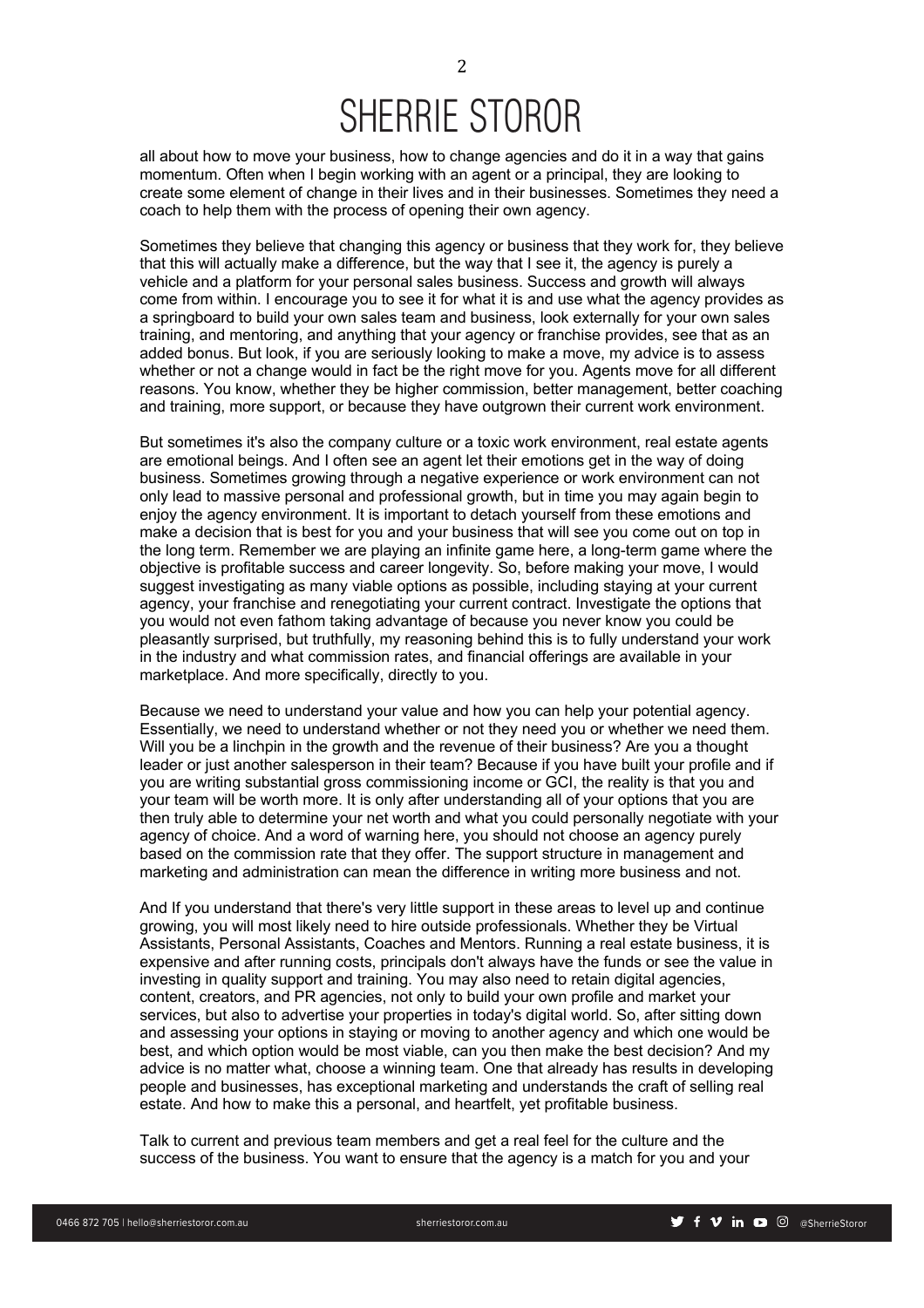## SHERRIE STOROR

values as much as you are for them, this decision needs to go both ways. So how to negotiate the best possible commission package with this winning team will require some self-reflection. A high commission rate and understanding that you need to outsource others, may be for you, or if you're a proven performer and writing the business, you may prefer a lower commission rate and instead opt for a PA to be paid for you. If you would prefer not to handle any of the employee financial backend or not want any of the pressure of finding the funds to pay for a PA.

But a little disclaimer here, I would suggest that it may be appropriate if you are in fact writing high GCI to look into becoming an independent contractor, there are many financial and tax benefits here, and you should seek independent advice and discuss this with your accountant. So, as I previously mentioned, a number of my high performing agents have made the decision to move agencies or in fact start their own brand. It is a personal choice and their choice alone. However, I do work with my agents and principals to workshop the pros and cons be a sounding board and play devil's advocate, providing an objective point of view. Something that can be often be very hard to find in this industry. If the outcome and the decision for one of my agents is to move, I will then work heavily with them to ensure that they negotiate the absolute best possible deal for them.

In terms of their commission rate, the support staff, provided marketing, the advertising, the inclusion of paying for coaching and mentoring. And by the way, that's not always me. It can also be worked with various different mindset, coaches and sports psychologists. We also negotiate startup packs and sign on bonuses, but I can't tell you all my negotiating secrets and suggested terms. I do need to keep some of my thing's top secrets for my coaching clients. But look, if you have ruled out staying and you have made the decision to change agencies, how do we use this move to then create a bigger profile in the marketplace and turn this, move into momentum, gaining more sales and more listings. Put simply we need to market yourself and this move as a brand-new product and service and relaunch it to the marketplace. And this launch needs to be done with a bang.

This means having your photos ready to go, having your new profile already completed, having your social media content already completed and changing your social media profiles on that day of your move and your launch. Have your profile video ready to go, change your website or build one, or build your own brand and logo and hashtags. If you're new principal auctioneer or a franchisor has a larger profile than yours, ensure that you also capture photos with them and use these pics in your marketing and your roll out. I recommend implementing a six-month DL campaign doing a letterbox drop every two weeks. Advertise your move in the local papers and magazines send a handwritten card to every previous buyer and seller letting them know of your move and change. I would call every single connector and circle of influence, lawyer, accountant mortgage broker, call your tribe, your mad raving fans, and those on your database. Have an authentic conversation with these people and tell them about why you have decided to make this move. Be positive, don't overshare, or be negative about your previous agency, instead share why you chose to move and why this will be a better service experience for your clients and for your consumers. Don't make this move about you make it about them.

So, once that's done, it's then time to pump up the volume and amplify the noise. It's time to host a launch party. Now, when I moved from **Place Estate Agents** to **McGrath** a number of years ago, I hosted an evening and a welcome party. And I was lucky enough to have **John McGrath** come and speak. And John did an amazing job of edifying me and my services. And as a result, not only did I get publicity and press in the local newspapers and magazines, but I also walked away with new business and new listings. Ensure you have a newsletter ready to go in your new template that is completed with your new branding, send a media release out to local publications and industry ones, both digital and print. We want to get as many articles written about you, as many as possible. And we want everyone to know about the move and where to find you today.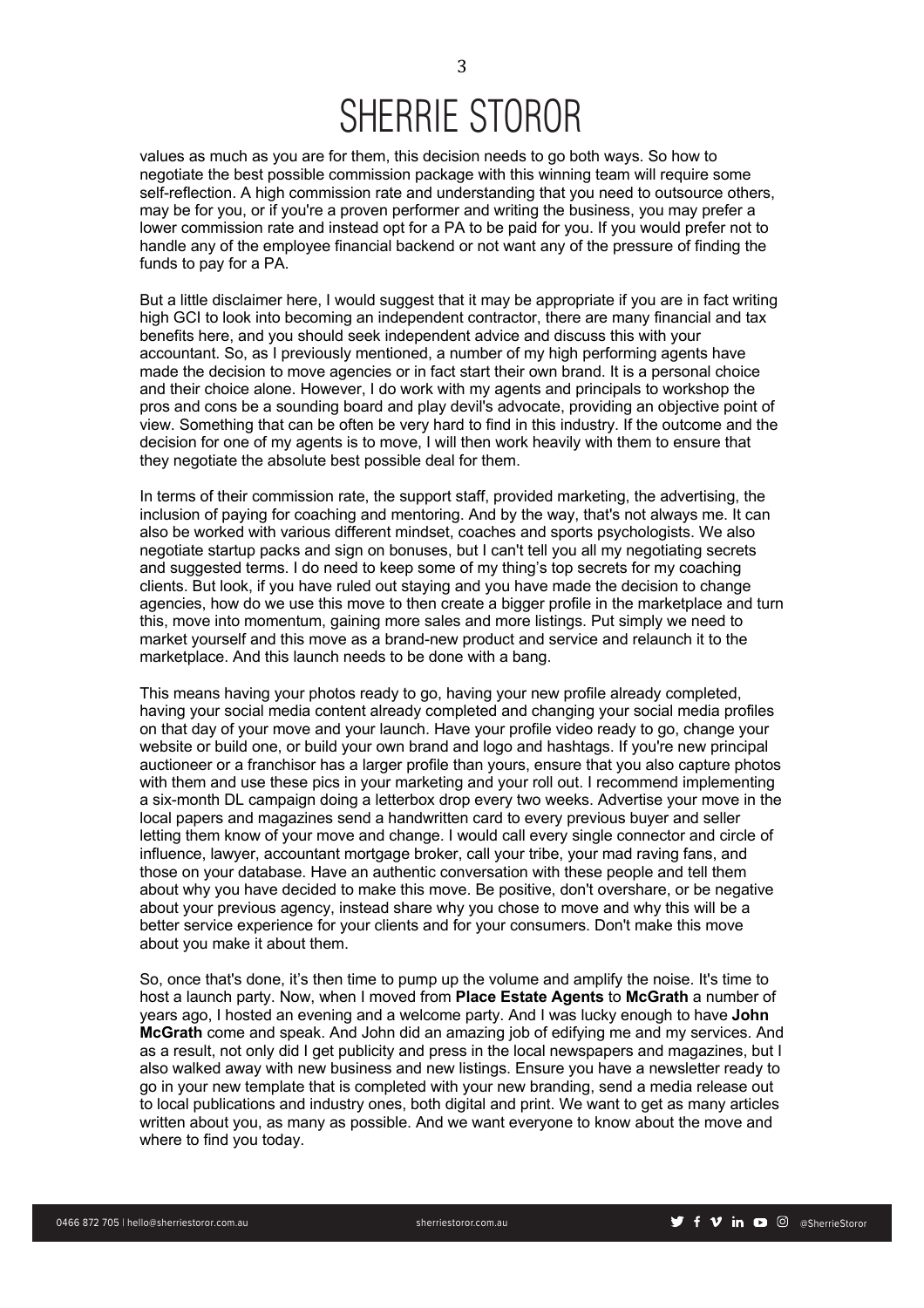I would recommend financing your own server and CRM. And if you haven't already created your own database, this will see you own your own data and not the agency. This needs to be specified in your employment agreement. And finally, I would suggest trying to leave as harmoniously as you possibly can, but often this work relationship finishes on unpleasant and heated terms. And when it comes to money, you know, we see the best of people, but we also see the worst and leaving a business is very much a breakup and it can be quite nasty, but I will tell you that time does often mend and heal all wounds. But in the meantime, whether you be a principal or an agent, be polite and refrain from gossiping. Real estate it's such a small industry, and you never know where you might end up working together again, whether it be in similar or in different circumstances. The smart principles, and business owners understand that holding commission over and being vengeful will only see damage being done to their brand. And agents taking data and listings that are not theirs is in fact stealing and not a great way to pay somebody back who has invested resources in you. But you know, if your mind is made up and you have decided to go out on your own and open your own agency, firstly, I'd love to say, congratulations. This is a massive step, a very exciting one. Secondly, I would love to issue a warning and I see a lot of high performing agents who are not as profitable working as an agency owner. And in fact, a lot of them use their own personal sales that then go financially into propping up this new agency, leaving less money in their own pockets.

But you know, this is all totally worth it, if in the long term you can swing around to building a business that has a series of agents and build an asset in a property management division and a rent roll. There are a lot of different working models out there at the moment from the traditional franchises to the new subscription models. And there is so much assistance out there in terms of administration support, personal assistance, virtual assistants and trust accounting management. So, if you do choose to go out on your own and engage the backup of other professionals, the experts in their fields, you can continue focusing on doing the dollar productive activities, the listing, and the selling and growing your business and your profile. If you open your own agency like any business in any industry, you will need to work hard. You work smart, but you'll still need to work hard, and you'll need to follow compliance, put in sales systems and structures and recruit, develop, and manage a team.

You'll need to take the leap from a solo agent to a business owner and develop your leadership skills and have a CEO mindset. Once you have recruited and grown enough highperforming agents, the business will no longer be reliant on you for income, and you'll be able to take holidays and work less. You may even decide to sell less or stop selling at all and dedicate your working hours to being a boss CEO. Well, look, I could not finish this podcast without sharing that the grass is not always greener on the other side. Sometimes the best option is in fact to stay and to change your mindset and look at how you're dealing with the current leadership support and the marketing in your office and in your brand. But if you do want to use your creative skills and build your own brand and build your own business and do it in your way, using your values to support consumers, buying and selling in the most fabulous way, this could of course be a very exciting chapter in your career.

Today, I've given not individual, but more general advice. And every agent, every principal, every business owner, their circumstances are completely different. And I truly love, you know, setting long term business strategies and implementing the steps for my clients to achieve what is best for them, their careers, their families, and their lives. When an agent implements and uses my advice to negotiate a move, launch their own brand, structure, their business, to see huge growth in their lifestyle and their revenue, nothing makes me happier. And I love seeing them succeed in achieving their dreams and building their best lives. Next week is an extremely special episode. I'll be speaking to an agent who has achieved a milliondollar status, not just for the past year, but for the past five. And performing at this high level